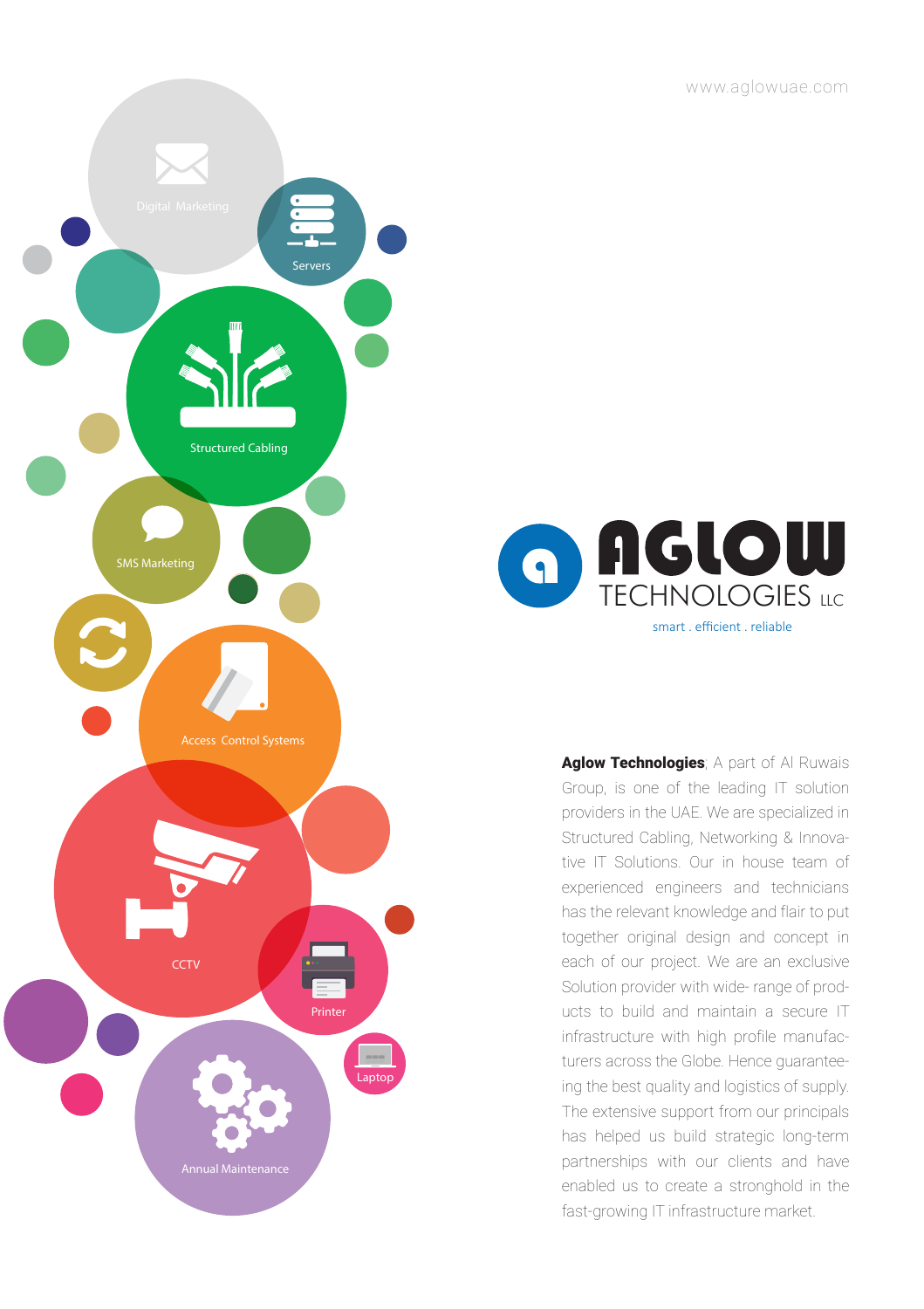# COMMITTED TOWARDS EXCELLENCE & PERFECTION

We are pleased to introduce ourselves as one of the leading companies in the U.A.E engaged in providing technically qualified Manpower to a wide range of industrial sectors like Ship Building & Repairs, Heavy Metal Industries, Engineering & Contracting Construction, Thermal Power Plants, Factories, Port Authorities, etc. on a regular basis.

Within a short span of eight years we have succeeded in reaching out to handful of reputed establishments in the highly competitive market of the Gulf region. This achievement is mainly attributed to the untiring efforts of our Management, the dedicated services of our Workforce and the uncompromising individual attention given to each one of our valued Customers.

Having cemented our feet firmly in the market, we are all set to meet your demands with confidence and conviction, which can only be fruitful with your cooperation and trust. We sincerely hope to move forward, towards our mutual benefit and we assure you that your demands and interests will be placed on top of our priorities.

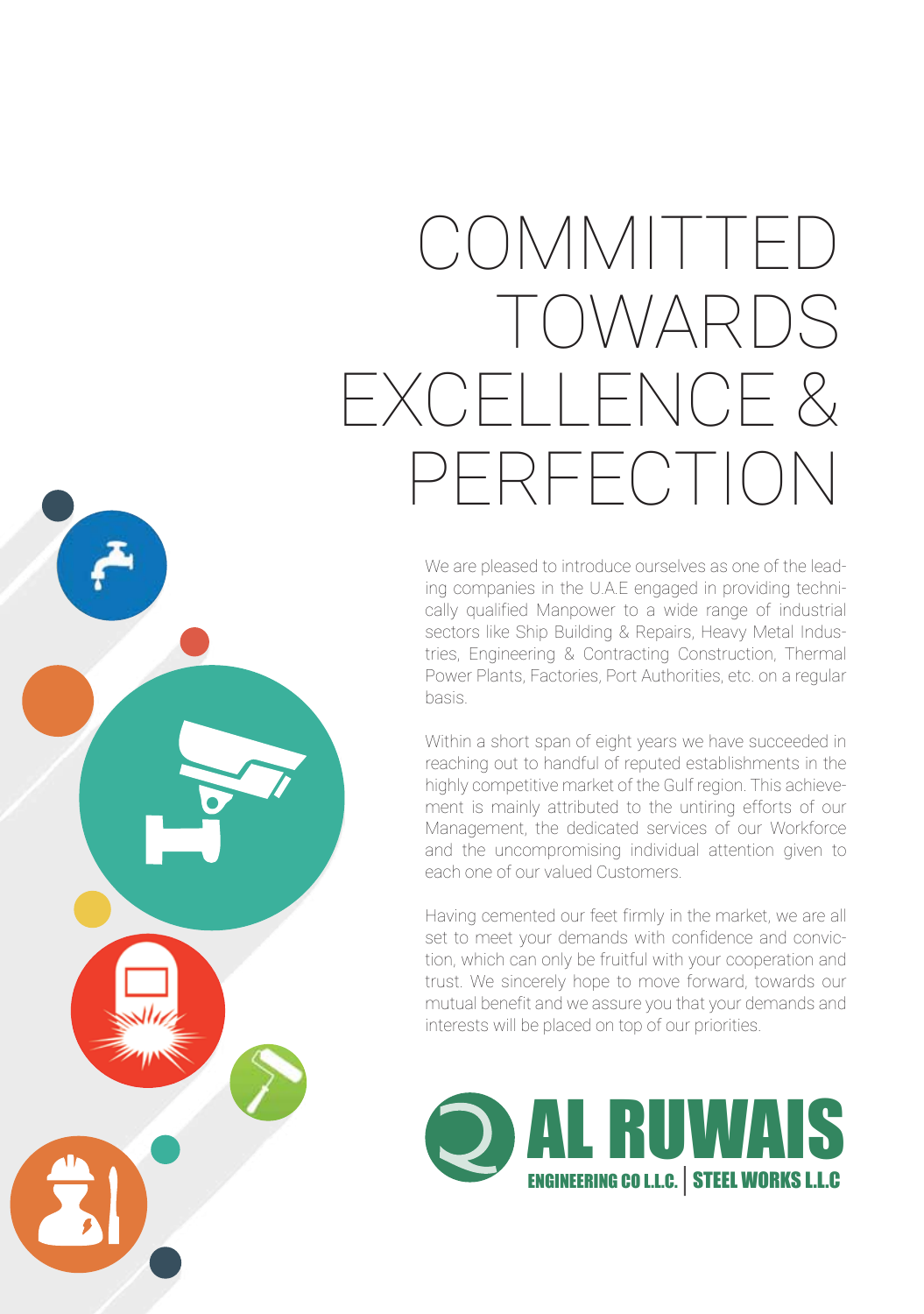

## Our Features

### Simple and Cost Effective Methods

AGLOW Technology will provide you the simple and cost effective method to setup and protect your IT infrastructure without compromising the Quality.

AGLOW Technology can design Suggest your network and office in a cost effective method using WIFI Network, Centralized Printing Method, Attendance, UTM( Unified Threat Management System) etc.

## Structured Cabling Network Cabling Fiber Cabling

Cabling infrastructure in office or building is a critical component of entire connectivity. Proper planning, design, installation, and maintenance of this infrastructure can have a positive impact on your company's smooth operations. Whether you're building a new location or want to upgrade your existing infrastructure AGLOW Technology team can offer you the best service.

### As a Structured cabling specialist we provide the following services

Structured Cabling

 DESIGNING A COMPLETE END-TO-END STRUCTURED CABLING SYSTEM•

 SUPPLY OF STRUCTURED CABLING MATERIALS•

INSTALLATION, TERMINATION TESTING AND CERTIFICATION OF- FIBBER OPTIC, CATEGORY 5E & CATEGORY 6.•

> DATA-LAN/WAN NETWORK CONNECTIVITY •

WALL-MOUNT AND FREESTANDING CABINETS AND RACKS.•

> VOICE & DATA PATCH PANELS & TERMINATION BLOCKS.•

WIRELESS INFRASTRUCTURE.•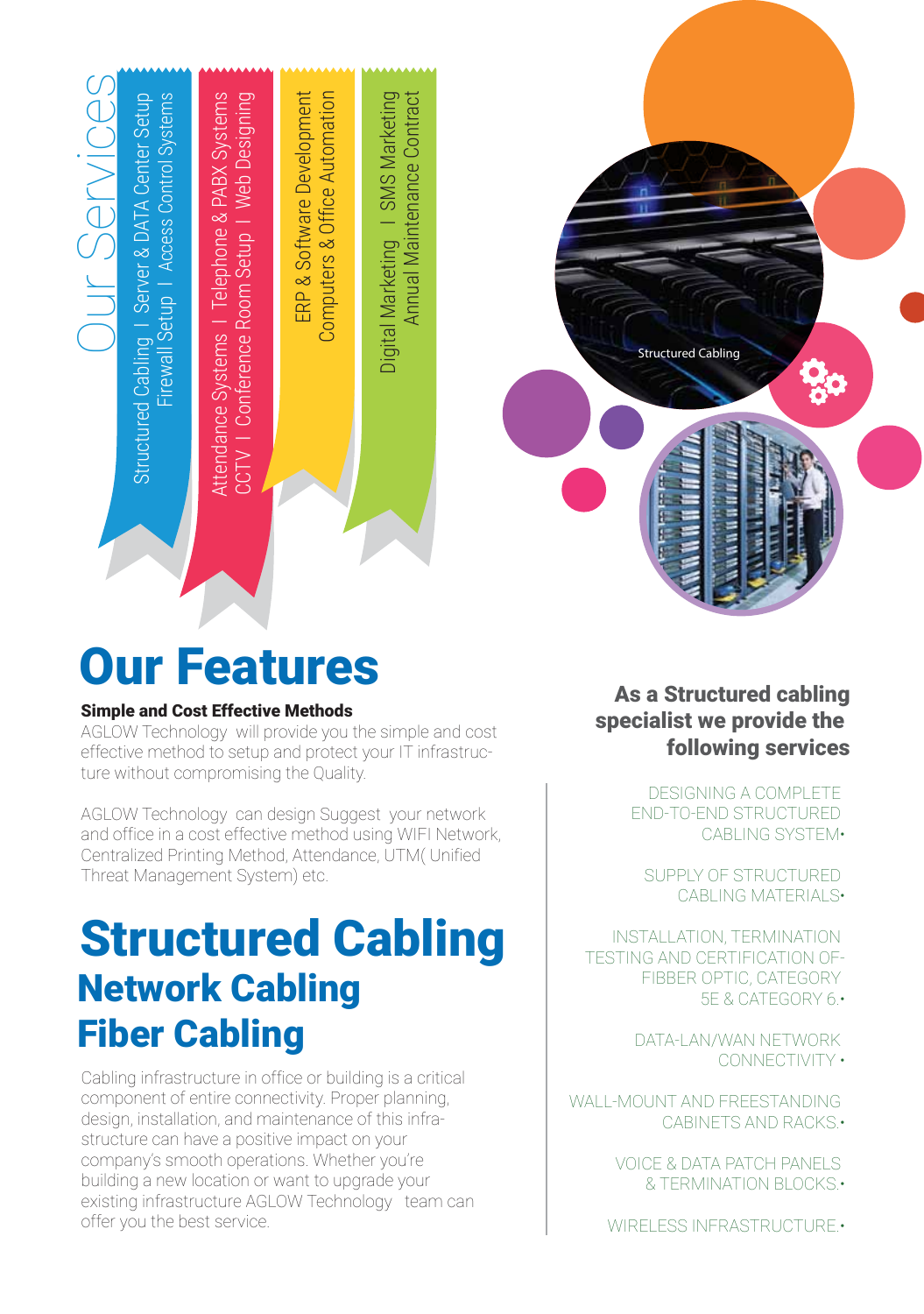











## Server Room / DATA Centre Setup

We Offer an Complete solution to setup your Server Room with most sophisticated equipments such as Servers, Racks, KVM Switches Monitors Access Controls, Air condition Water Proof, Fire Protection etc..

### Firewall / UTM (Unified Threat Management System)

Aglow can set up your Office with, Unified threat management (UTM). It is an approach to security management that allows an administrator to monitor and manage a wide variety of security-related applications and infrastructure components through a single management console.

### Access Control & Attendance Systems

We provide the best suitable Access Controls in your home & offices . Using advanced technology, The main Brands are : ZK, BOSCW ,Matrix, ESSL etc… all the brands can be Integrated with PIN, FINGER TOUCH,FACE, RF CARDS, EYE and PALM.

### Telephone & PABX Systems

We provide you the best solutions for PABX system using most sophisticated Technology , the main Brands are 3CX, Panasonic, NEC , AVAYA etc…

## **CCTV**

Our core strength is to design & engineering security system solutions by proposing right products and solutions without compromising on quality. We offer scalability the latest technology. Our clients receive complete end to end solutions through us from partners BOSCW, AXIS, Samsung, HIKVISION.

## Conference Room Setup

We Offer complete Design and Build AV system solutions from Crestone, B&O. Our core Strength is setting up Video Wall, Digital Signage, Interactive Screen, Custom Build Content Development for Video wall , Touch Screen, Interactive Kinetic Video Walls.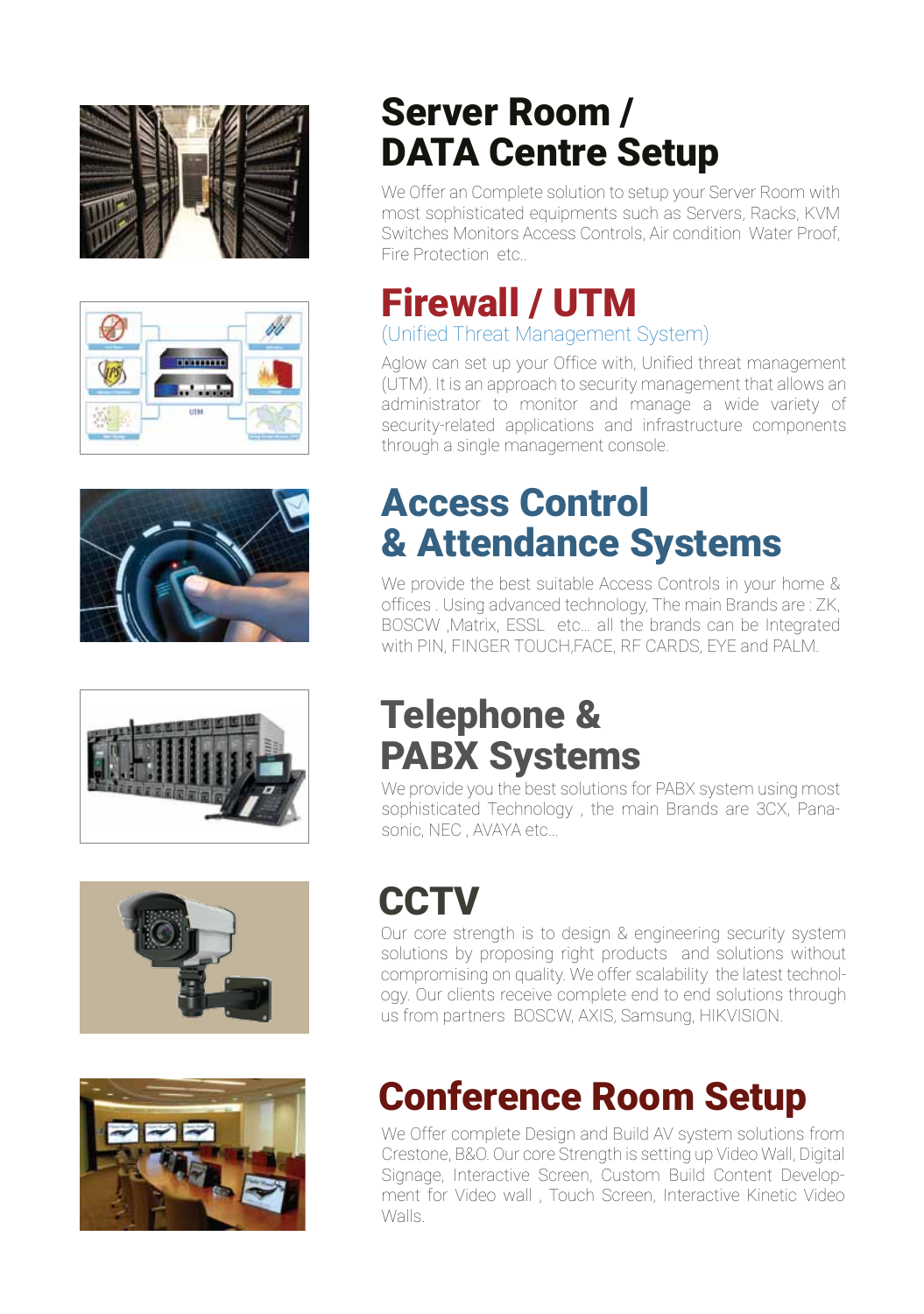## ERP & Software Development

We are engaged in every aspect of Information Technology, including Software Development, Consulting and Training. Our professionally qualified IT and Management Professionals developed and supporting Right ERP, a fully customizable Enterprises Resource Planning (ERP) Software.





## Web Designing

We work closely with our customers to understand their target audience and their needs. This helps us to create a best website design, to precisely deliver the right solutions. With using well known tools, We offer you that your project will be handled by our expert designers & developers with more than 6 years of experience in web development.

# SMS & DIGITAL MARKETING



We offer new generation Business Messaging System that sends out individualized, bulk & flash messages directly from your PC to the recipient mobile number without the help of a mobile phone. Marketing on mobile phones has become increasingly popular over the past few years as the technology of Short Message Service (SMS), better known as text messaging, has become more and more refined. Over the past few years, text messaging has become more and more legitimate as an advertising channel. Unlike email, which goes out over the public Internet, mobile marketing typically goes out over a wireless service. Mobile marketing have become increasingly popular as marketers have begun to treat text messaging as a valuable investment of their advertising budget. This service can be used to encourage the flow of communication from various customers, clients & vendors.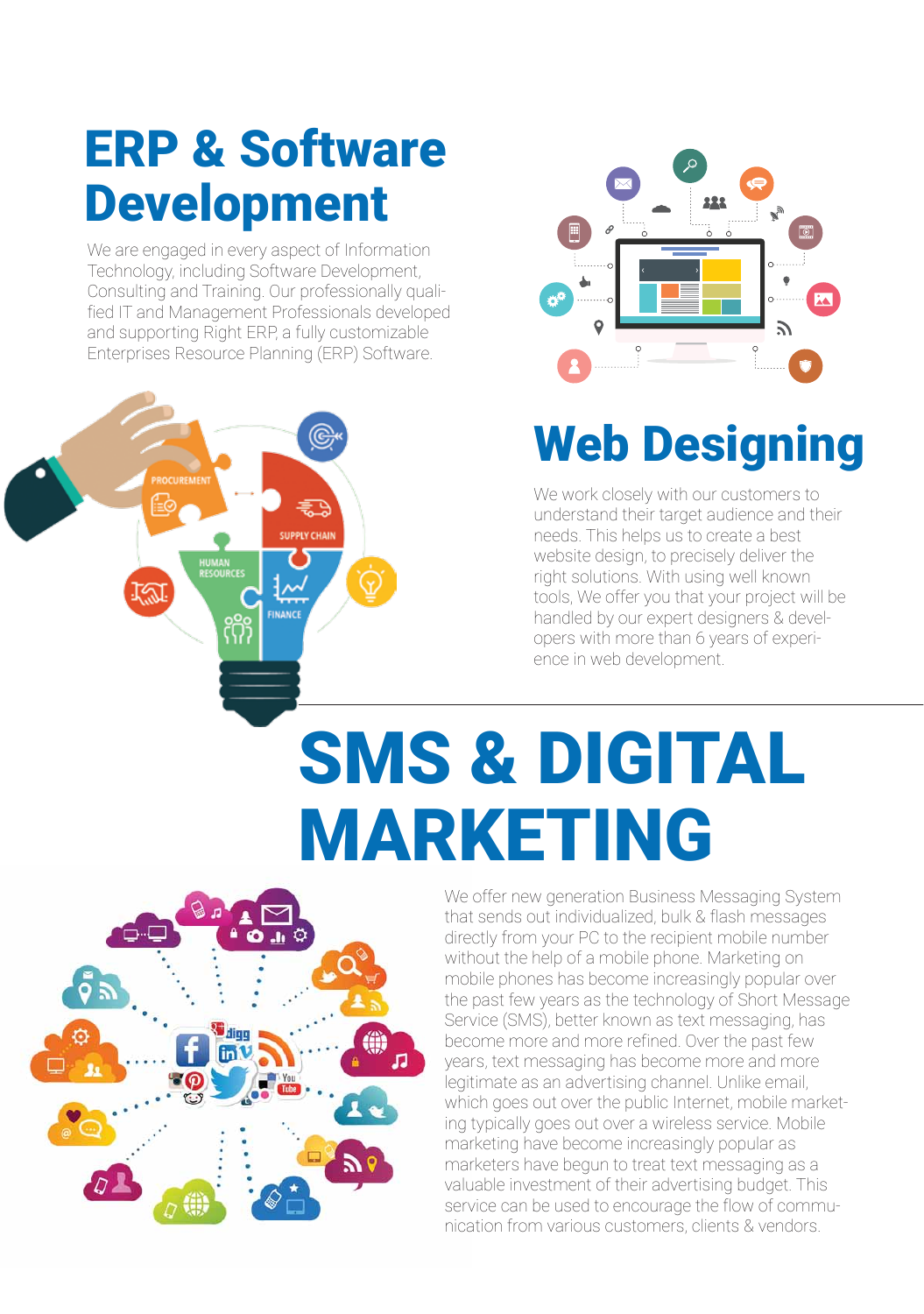## OUR PRODUCTS



Acronis sets the standard for hybrid cloud data protection through its backup, disaster recovery, and secure file sync and share solutions. Powered by the Acronis AnyData Engine and set apart by its image technology, Acronis delivers easy, complete and affordable data protection of all files, applications and operating systems across any environment—virtual, physical, cloud and mobile.



Matrix Time-Attendance system is an automatic attendance marking system which records attendance data of an user and generates various reports for further action. It not only saves administrative cost but also facilitates HR to centrally manage attendance policies from multiple locations. HR can easily utilize the software for employee review, appraisals or monthly salary calculation. Automatic calculation of overtime, leave balance, enables managers to work efficiently. Its standalone or network based operation is ideal for schools, hospitals, government institutes, banks, remote sites, hotels, small/large enterprises and many more.



Xtend has unrivalled expertise in developing and delivering computer-based telephony solutions that can be implemented across enterprise for effective customer service. Since 1997, the company has pioneered a wide range of voice applications that cover the varied spectrum of telecom industry.



3CX Phone System is a software-based IP PBX that replaces a proprietary hardware PBX / PABX. 3CX's IP PBX is based on the SIP standard, making it easier to manage and allowing you to use any SIP phone (software or hardware).

### Key benefits:

Easier to install & manage via web-based configuration interface

Cost effective to purchase and expand than a hardware-based PBX / PABX Improves productivity with presence, desktop based call control and extension management No need for separate phone wiring – phones use computer network, easy hot desking! Deliver mobility by allowing employees to work from home using a remote extension

Choose between popular IP hardware phones or softphones – no vendor lock in

Receive & Make calls via the standard PSTN using VoIP Gateways or cards

Save on monthly call costs using SIP trunks, VoIP providers or Skype Connect!



ALLNET is a developer and manufacturer of advanced networking and communications technology. Many other innovative products in the areas of networking, storage, security and home automation are designed in own laboratories. Flexibility, Speed and Innovation ALLNET develops solutions, products and business models which meet the market demands of today and tomorrow.

The Main Categories are Power Over Ethernet Wireless | AN Network cameras KVM SITCHES Print servers 19'' racks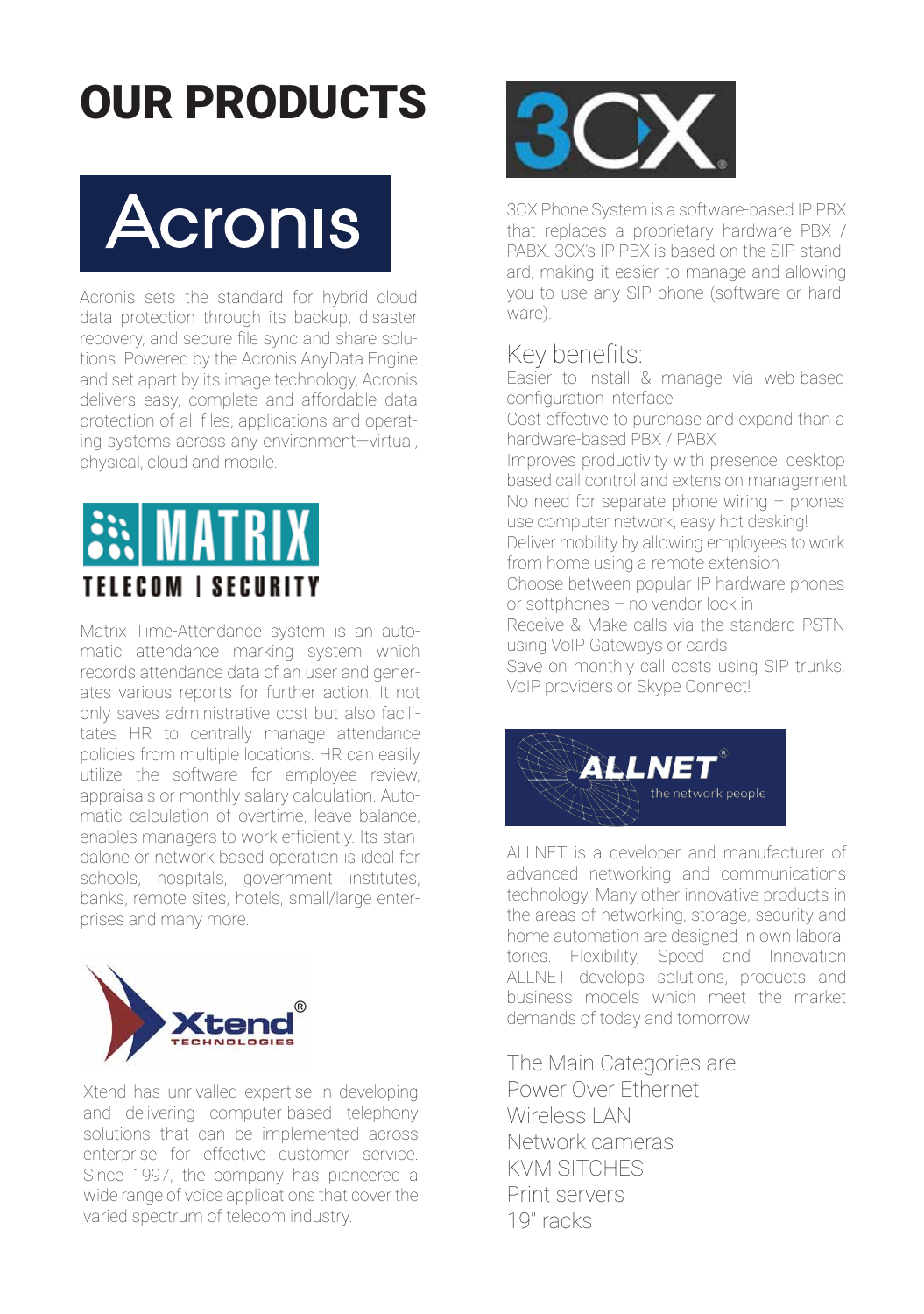#### *Other services from our parent company*

AL RUWAIS ENGINEERING CO LLC WAS ESTABLISHED IN THE YEAR 2004. The company has always been providing eminence manpower and resources for steel and heavy structural repair and maintenance in the UAE market.

#### Our Strength Includes:

Welder | Fabricator Aluminum Fitters I Technicians Electricians I Painters General Helpers

The Group also has and additional team to take care of your home and office maintenance needs.

### The Portfolio Provides:

Plumbing Services AC Maintenance and AMC Electrical Maintenance Painting Works



P.O. Box : 118285, Room #503 Shk. Zayed Rd., White Crown Bldg., Dubai Tel : +971 4 3326226 Fax :+971 4 3327557 vinvish@eim.ae

www.alruwaisgroup.com